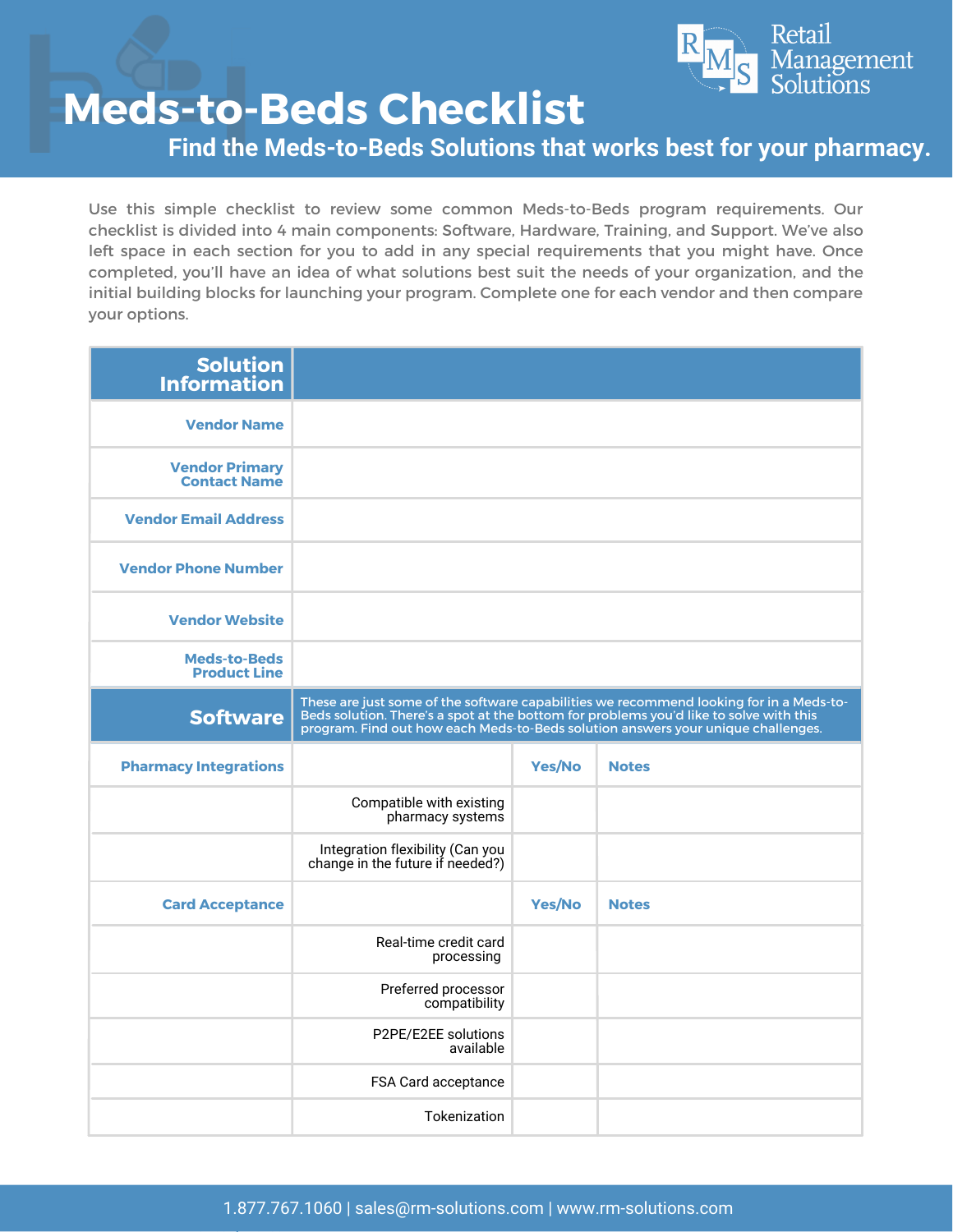

**Find the Meds-to-Beds Solutions that works best for your pharmacy.**

| <b>Compliance</b>                          |                                  | Yes/No | <b>Notes</b> |
|--------------------------------------------|----------------------------------|--------|--------------|
|                                            | Electronic signature capture     |        |              |
|                                            | Integrated patient counselling   |        |              |
|                                            | Reporting                        |        |              |
|                                            | User access/<br>authentication   |        |              |
|                                            | Data transmission/<br>storage    |        |              |
| <b>Transaction Processing</b>              |                                  | Yes/No | <b>Notes</b> |
|                                            | Real-time                        |        |              |
|                                            | Additional methods of<br>payment |        |              |
|                                            | Email receipts                   |        |              |
|                                            | Usable as traditional register   |        |              |
|                                            | Payroll deduct                   |        |              |
| <b>Patient Wellness</b>                    |                                  | Yes/No | <b>Notes</b> |
|                                            | Nutrient depletion counselling   |        |              |
|                                            | OTC sales                        |        |              |
| <b>Problems We Need</b><br><b>To Solve</b> |                                  |        |              |
| <b>Other</b>                               |                                  |        |              |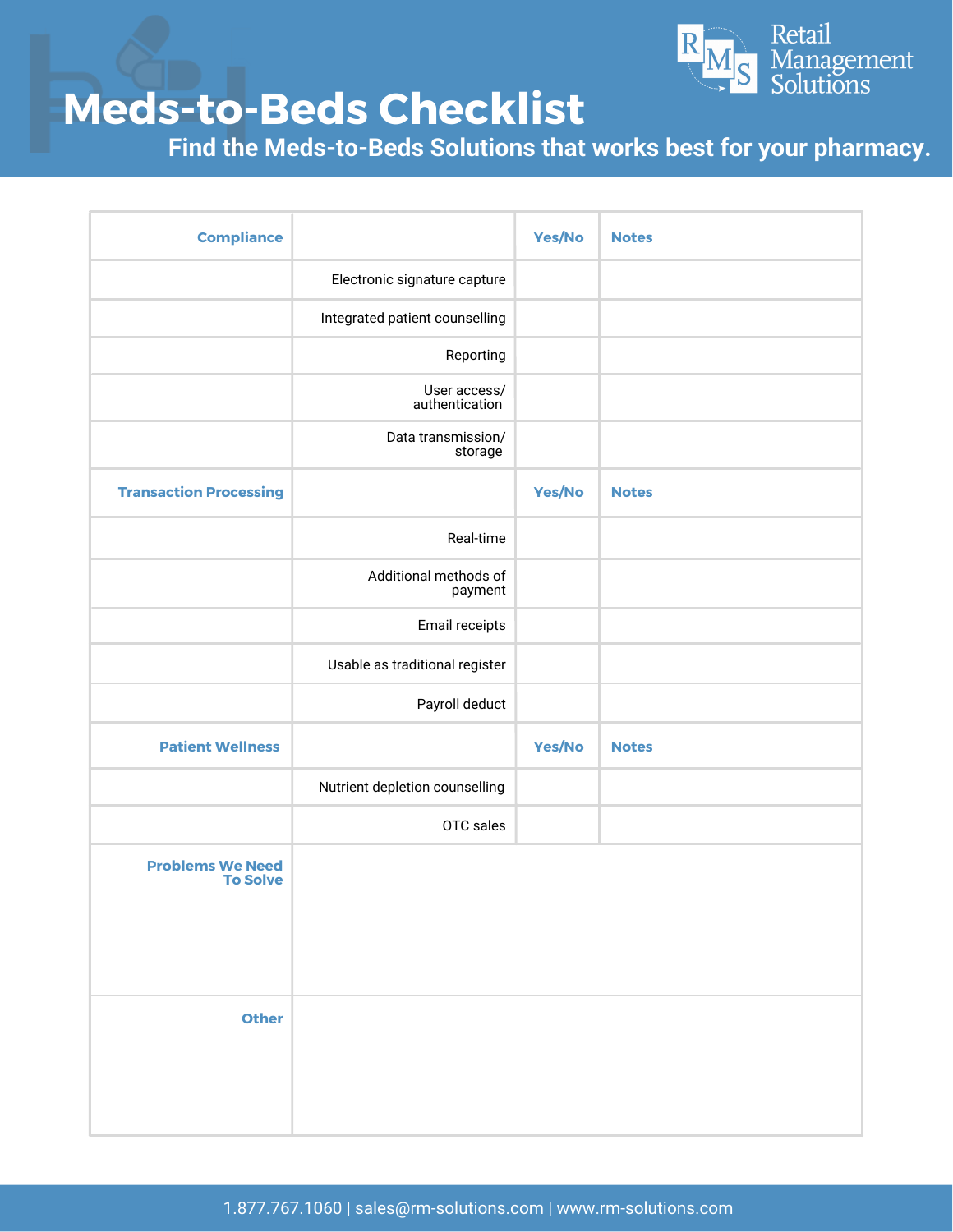

**Find the Meds-to-Beds Solutions that works best for your pharmacy.**

| <b>Hardware</b>                        | Purchasing hardware for Meds-to-Beds programs isn't like shopping for an iPad. There<br>are many different components to take into consideration, including your own<br>organizational requirements. We've left a spot at the bottom for you to note those in. |               |              |
|----------------------------------------|----------------------------------------------------------------------------------------------------------------------------------------------------------------------------------------------------------------------------------------------------------------|---------------|--------------|
| <b>Sourcing</b>                        |                                                                                                                                                                                                                                                                | <b>Yes/No</b> | <b>Notes</b> |
|                                        | Vendor provided hardware<br>solution                                                                                                                                                                                                                           |               |              |
|                                        | Custom solutions allowed                                                                                                                                                                                                                                       |               |              |
|                                        | Requirements for custom<br>solutions                                                                                                                                                                                                                           |               |              |
| <b>Specifications</b>                  |                                                                                                                                                                                                                                                                | Yes/No        | <b>Notes</b> |
|                                        | OS used                                                                                                                                                                                                                                                        |               |              |
|                                        | Connection method(s)<br>supported                                                                                                                                                                                                                              |               |              |
|                                        | Backups/redundancies                                                                                                                                                                                                                                           |               |              |
| <b>Functionality</b>                   |                                                                                                                                                                                                                                                                | Yes/No        | <b>Notes</b> |
|                                        | Integrated barcode scanning                                                                                                                                                                                                                                    |               |              |
|                                        | Physical receipt printing                                                                                                                                                                                                                                      |               |              |
|                                        | <b>Biometric access</b>                                                                                                                                                                                                                                        |               |              |
| <b>Internal</b><br><b>Requirements</b> | (List your internal requirements here)                                                                                                                                                                                                                         |               |              |
|                                        |                                                                                                                                                                                                                                                                |               |              |
|                                        |                                                                                                                                                                                                                                                                |               |              |
| <b>Other</b>                           |                                                                                                                                                                                                                                                                |               |              |
|                                        |                                                                                                                                                                                                                                                                |               |              |
|                                        |                                                                                                                                                                                                                                                                |               |              |